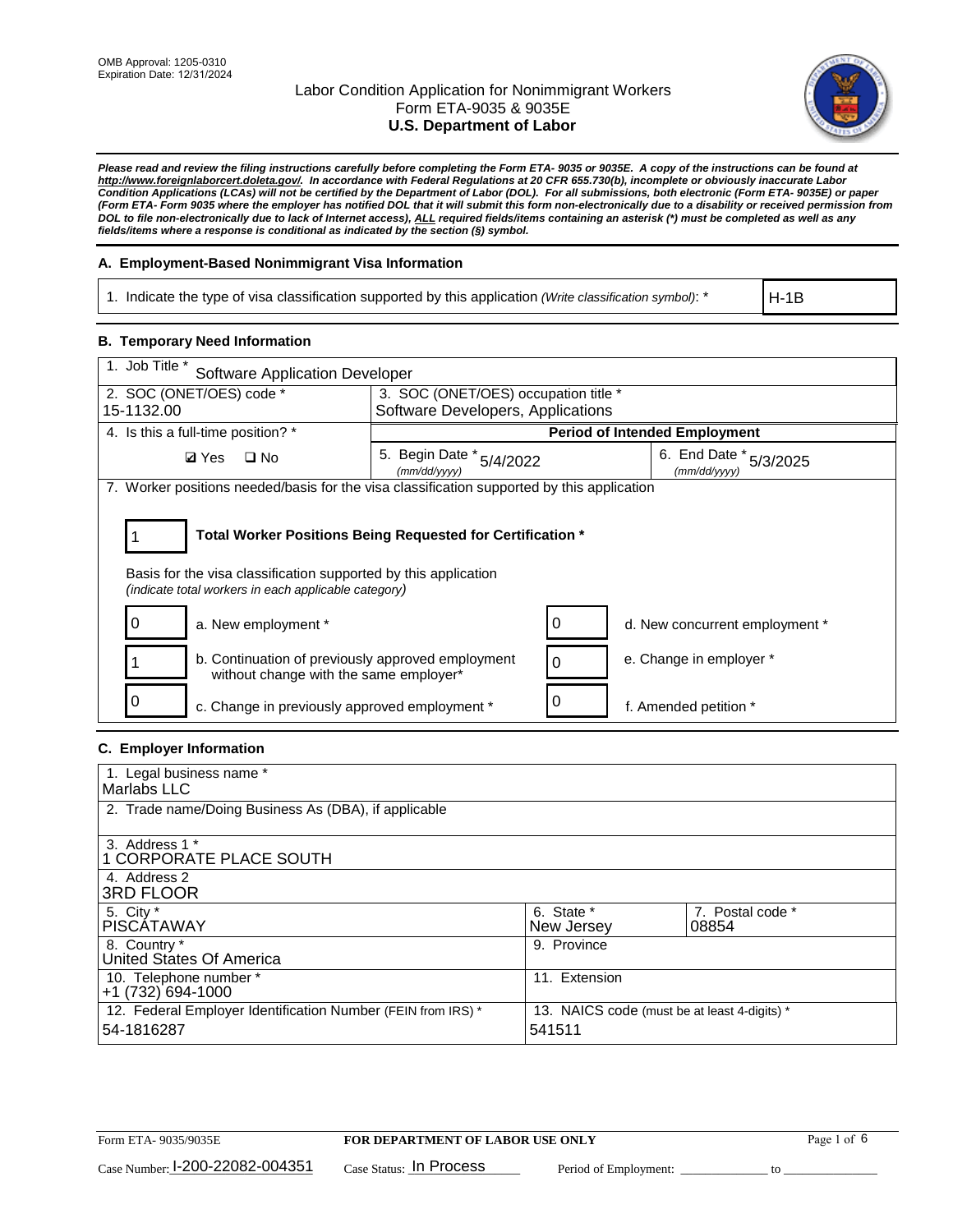

## **D. Employer Point of Contact Information**

**Important Note**: The information contained in this Section must be that of an employee of the employer who is authorized to act on behalf of the employer in labor certification matters. The information in this Section must be different from the agent or attorney information listed in Section E, unless the attorney is an employee of the employer.

| 1. Contact's last (family) name *               | 2. First (given) name * |                          | 3. Middle name(s)         |
|-------------------------------------------------|-------------------------|--------------------------|---------------------------|
| Vidyadharan                                     | Sanjay                  |                          |                           |
| 4. Contact's job title *<br>Chief Legal Officer |                         |                          |                           |
| 5. Address 1 *<br>1 CORPORATE PLACE SOUTH       |                         |                          |                           |
| 6. Address 2<br>3RD FLOOR                       |                         |                          |                           |
| 7. City $*$<br><b>PISCÁTAWAY</b>                |                         | 8. State *<br>New Jersey | 9. Postal code *<br>08854 |
| 10. Country *<br>United States Of America       |                         | 11. Province             |                           |
| 12. Telephone number *                          | 13. Extension           | 14. E-Mail address       |                           |
| +1 (732) 694-1000                               | 1600                    | sanjay@marlabs.com       |                           |

## **E. Attorney or Agent Information (If applicable)**

**Important Note**: The employer authorizes the attorney or agent identified in this section to act on its behalf in connection with the filing of this application.

| 1. Is the employer represented by an attorney or agent in the filing of this application? *<br>If "Yes," complete the remainder of Section E below. |                         |              |                               |                   | $\Box$ Yes                                           | <b>ØNo</b> |
|-----------------------------------------------------------------------------------------------------------------------------------------------------|-------------------------|--------------|-------------------------------|-------------------|------------------------------------------------------|------------|
| 2. Attorney or Agent's last (family) name §                                                                                                         | 3. First (given) name § |              |                               | 4. Middle name(s) |                                                      |            |
| 5. Address 1 §                                                                                                                                      |                         |              |                               |                   |                                                      |            |
| 6. Address 2                                                                                                                                        |                         |              |                               |                   |                                                      |            |
| 7. City §                                                                                                                                           |                         | 8. State §   |                               |                   | 9. Postal code §                                     |            |
| 10. Country §                                                                                                                                       |                         | 11. Province |                               |                   |                                                      |            |
| 12. Telephone number §                                                                                                                              | 13. Extension           |              | 14. E-Mail address            |                   |                                                      |            |
| 15. Law firm/Business name §                                                                                                                        |                         |              | 16. Law firm/Business FEIN §  |                   |                                                      |            |
| 17. State Bar number (only if attorney) §                                                                                                           |                         |              | standing (only if attorney) § |                   | 18. State of highest court where attorney is in good |            |
| 19. Name of the highest State court where attorney is in good standing (only if attorney) §                                                         |                         |              |                               |                   |                                                      |            |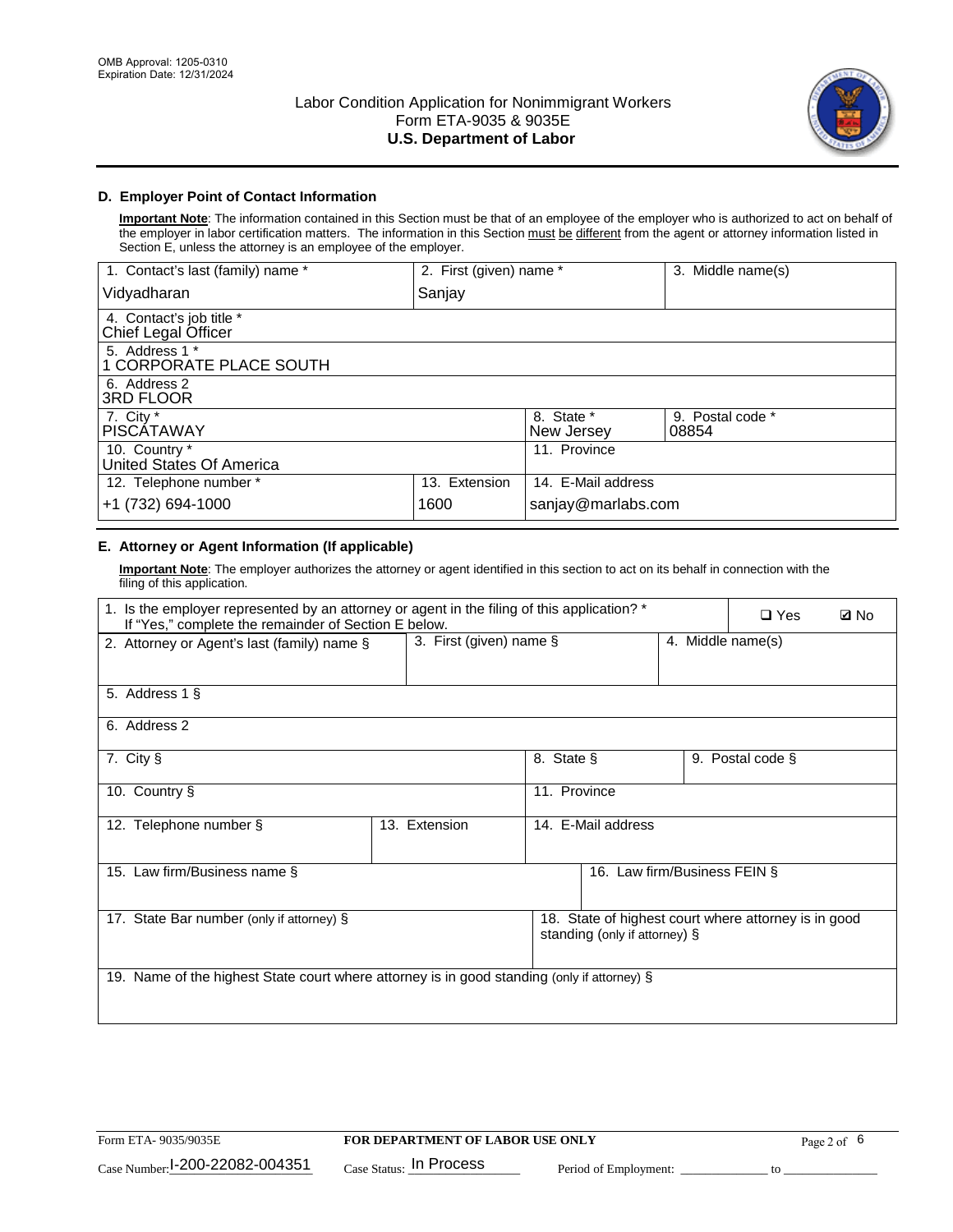

#### **F. Employment and Wage Information**

**Important Note**: The employer must define the intended place(s) of employment with as much geographic specificity as possible. Each intended place(s) of employment listed below must be the worksite or physical location where the work will actually be performed and cannot be a P.O. Box. The employer must identify all intended places of employment, including those of short duration, on the LCA. 20 CFR 655.730(c)(5). If the employer is submitting this form non-electronically and the work is expected to be performed in more than one location, an attachment must be submitted in order to complete this section. An employer has the option to use either a single Form ETA-9035/9035E or multiple forms to disclose all intended places of employment. If the employer has more than ten (10) intended places of employment at the time of filing this application, the employer must file as many additional LCAs as are necessary to list all intended places of employment. See the form instructions for further information about identifying all intended places of employment.

#### a.*Place of Employment Information* 1

|                                                                              | 1. Enter the estimated number of workers that will perform work at this place of employment under<br>the LCA.*                 |  | 1                                        |                      |                          |              |  |
|------------------------------------------------------------------------------|--------------------------------------------------------------------------------------------------------------------------------|--|------------------------------------------|----------------------|--------------------------|--------------|--|
|                                                                              | 2. Indicate whether the worker(s) subject to this LCA will be placed with a secondary entity at this<br>place of employment. * |  |                                          |                      |                          | $\square$ No |  |
|                                                                              | 3. If "Yes" to question 2, provide the legal business name of the secondary entity. §                                          |  |                                          |                      |                          |              |  |
|                                                                              | <b>Finance of America LLC</b>                                                                                                  |  |                                          |                      |                          |              |  |
|                                                                              | 4. Address 1 *<br>164 Wildflower Cir                                                                                           |  |                                          |                      |                          |              |  |
|                                                                              | 5. Address 2                                                                                                                   |  |                                          |                      |                          |              |  |
|                                                                              | 6. City $*$<br>7. County *<br>Yardley<br><b>Bucks</b>                                                                          |  |                                          |                      |                          |              |  |
| 8. State/District/Territory *<br>9. Postal code *<br>19067<br>Pennsylvania   |                                                                                                                                |  |                                          |                      |                          |              |  |
| 10. Wage Rate Paid to Nonimmigrant Workers *<br>10a. Per: (Choose only one)* |                                                                                                                                |  |                                          |                      |                          |              |  |
|                                                                              | □ Hour □ Week □ Bi-Weekly □ Month 回 Year<br>From $\frac{1}{5}$ 92100 00<br>To: $\hat{\mathbf{S}}$                              |  |                                          |                      |                          |              |  |
|                                                                              | 11. Prevailing Wage Rate *<br>11a. Per: (Choose only one)*                                                                     |  |                                          |                      |                          |              |  |
|                                                                              | 92082 00<br>$\mathbf{\hat{S}}$                                                                                                 |  | □ Hour □ Week □ Bi-Weekly □ Month ☑ Year |                      |                          |              |  |
|                                                                              | Questions 12-14. Identify the source used for the prevailing wage (PW) (check and fully complete only one): *                  |  |                                          |                      |                          |              |  |
| 12.                                                                          | A Prevailing Wage Determination (PWD) issued by the Department of Labor                                                        |  |                                          |                      | a. PWD tracking number § |              |  |
| 13.                                                                          | A PW obtained independently from the Occupational Employment Statistics (OES) Program                                          |  |                                          |                      |                          |              |  |
| $\blacktriangledown$                                                         | a. Wage Level (check one): §                                                                                                   |  |                                          | b. Source Year §     |                          |              |  |
|                                                                              | ☑ ॥<br>$\square$ $\square$<br>$\Box$ IV<br>$\Box$ N/A<br>⊓⊥                                                                    |  |                                          | 7/1/2021 - 6/30/2022 |                          |              |  |
| 14.                                                                          | A PW obtained using another legitimate source (other than OES) or an independent authoritative source                          |  |                                          |                      |                          |              |  |
|                                                                              | a. Source Type (check one): §<br>$\Box$ CBA<br>$\Box$ DBA<br>$\square$ SCA<br>$\Box$ Other/ PW Survey                          |  |                                          | b. Source Year §     |                          |              |  |
|                                                                              | c. If responded "Other/ PW Survey" in question 14.a, enter the name of the survey producer or publisher §                      |  |                                          |                      |                          |              |  |
|                                                                              | d. If responded "Other/ PW Survey" in question 14.a, enter the title or name of the PW survey §                                |  |                                          |                      |                          |              |  |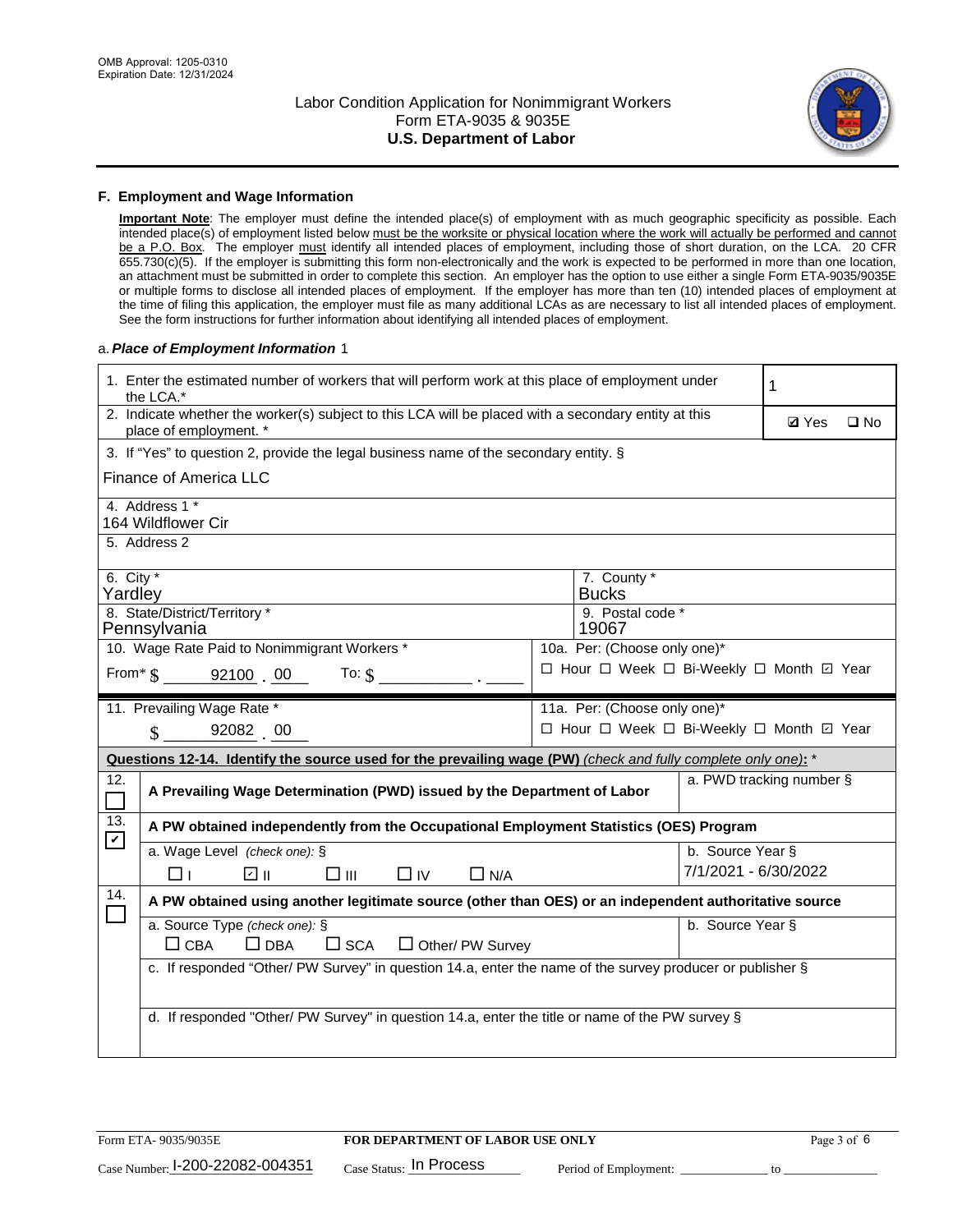

## **G. Employer Labor Condition Statements**

! *Important Note:* In order for your application to be processed, you MUST read Section G of the Form ETA-9035CP - General Instructions for the 9035 & 9035E under the heading "Employer Labor Condition Statements" and agree to all four (4) labor condition statements summarized below:

- (1) **Wages:** The employer shall pay nonimmigrant workers at least the prevailing wage or the employer's actual wage, whichever is higher, and pay for non-productive time. The employer shall offer nonimmigrant workers benefits and eligibility for benefits provided as compensation for services on the same basis as the employer offers to U.S. workers. The employer shall not make deductions to recoup a business expense(s) of the employer including attorney fees and other costs connected to the performance of H-1B, H-1B1, or E-3 program functions which are required to be performed by the employer. This includes expenses related to the preparation and filing of this LCA and related visa petition information. 20 CFR 655.731;
- (2) **Working Conditions:** The employer shall provide working conditions for nonimmigrants which will not adversely affect the working conditions of workers similarly employed. The employer's obligation regarding working conditions shall extend for the duration of the validity period of the certified LCA or the period during which the worker(s) working pursuant to this LCA is employed by the employer, whichever is longer. 20 CFR 655.732;
- (3) **Strike, Lockout, or Work Stoppage:** At the time of filing this LCA, the employer is not involved in a strike, lockout, or work stoppage in the course of a labor dispute in the occupational classification in the area(s) of intended employment. The employer will notify the Department of Labor within 3 days of the occurrence of a strike or lockout in the occupation, and in that event the LCA will not be used to support a petition filing with the U.S. Citizenship and Immigration Services (USCIS) until the DOL Employment and Training Administration (ETA) determines that the strike or lockout has ended. 20 CFR 655.733; and
- (4) **Notice:** Notice of the LCA filing was provided no more than 30 days before the filing of this LCA or will be provided on the day this LCA is filed to the bargaining representative in the occupation and area of intended employment, or if there is no bargaining representative, to workers in the occupation at the place(s) of employment either by electronic or physical posting. This notice was or will be posted for a total period of 10 days, except that if employees are provided individual direct notice by e-mail, notification need only be given once. A copy of the notice documentation will be maintained in the employer's public access file. A copy of this LCA will be provided to each nonimmigrant worker employed pursuant to the LCA. The employer shall, no later than the date the worker(s) report to work at the place(s) of employment, provide a signed copy of the certified LCA to the worker(s) working pursuant to this LCA. 20 CFR 655.734.

1. **I have read and agree to** Labor Condition Statements 1, 2, 3, and 4 above and as fully explained in Section G of the Form ETA-9035CP – General Instructions for the 9035 & 9035E and the Department's regulations at 20 CFR 655 Subpart H. \*

**Ø**Yes ロNo

#### **H. Additional Employer Labor Condition Statements –H-1B Employers ONLY**

!**Important Note***:* In order for your H-1B application to be processed, you MUST read Section H – Subsection 1 of the Form ETA 9035CP – General Instructions for the 9035 & 9035E under the heading "Additional Employer Labor Condition Statements" and answer the questions below.

#### *a. Subsection 1*

| 1. At the time of filing this LCA, is the employer H-1B dependent? §                                                                                                                                                                                          |            |      | $\square$ No |  |  |
|---------------------------------------------------------------------------------------------------------------------------------------------------------------------------------------------------------------------------------------------------------------|------------|------|--------------|--|--|
| 2. At the time of filing this LCA, is the employer a willful violator? $\S$                                                                                                                                                                                   |            |      | ⊡ No         |  |  |
| 3. If "Yes" is marked in questions H.1 and/or H.2, you must answer "Yes" or "No" regarding<br>whether the employer will use this application ONLY to support H-1B petitions or extensions of<br>status for exempt H-1B nonimmigrant workers? §                |            |      | $\Box$ No    |  |  |
| 4. If "Yes" is marked in question H.3, identify the statutory basis for the<br>■ \$60,000 or higher annual wage<br>exemption of the H-1B nonimmigrant workers associated with this<br>□ Master's Degree or higher in related specialty<br>$\Box$ Both<br>LCA. |            |      |              |  |  |
| H-1B Dependent or Willful Violator Employers -Master's Degree or Higher Exemptions ONLY                                                                                                                                                                       |            |      |              |  |  |
| 5. Indicate whether a completed Appendix A is attached to this LCA covering any H-1B<br>nonimmigrant worker for whom the statutory exemption will be based <b>ONLY</b> on attainment of a<br>Master's Degree or higher in related specialty. §                | $\Box$ Yes | ⊡ No | <b>D</b> N/A |  |  |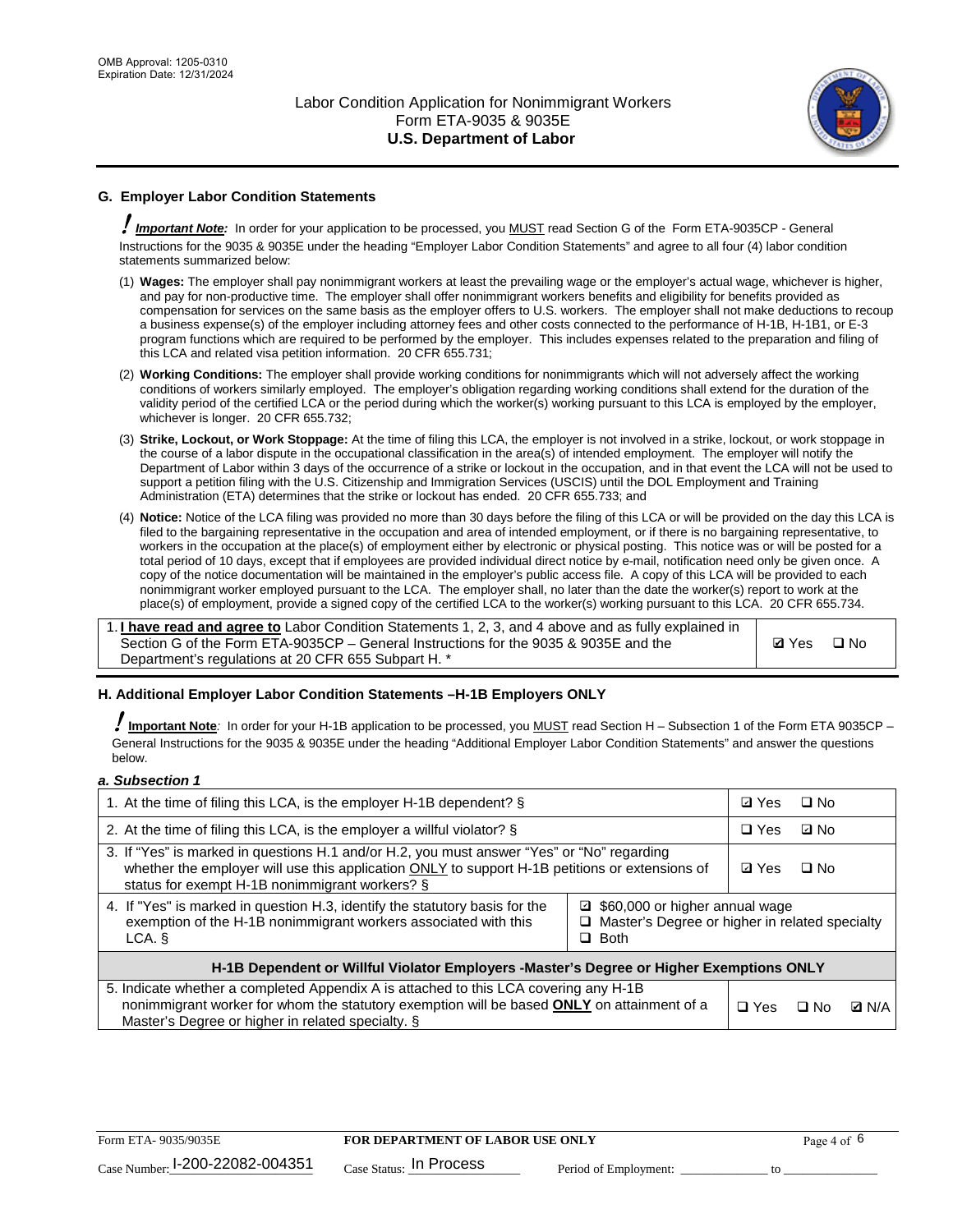

**If you marked "Yes" to questions H.a.1 (H-1B dependent) and/or H.a.2 (H-1B willful violator) and "No" to question H.a.3 (exempt H-1B nonimmigrant workers), you MUST read Section H – Subsection 2 of the Form ETA 9035CP – General Instructions for the 9035 & 9035E under the heading "Additional Employer Labor Condition Statements" and indicate your agreement to all three (3) additional statements summarized below.**

#### *b. Subsection 2*

- A. **Displacement:** An H-1B dependent or willful violator employer is prohibited from displacing a U.S. worker in its own workforce within the period beginning 90 days before and ending 90 days after the date of filing of the visa petition. 20 CFR 655.738(c);
- B. **Secondary Displacement:** An H-1B dependent or willful violator employer is prohibited from placing an H-1B nonimmigrant worker(s) with another/secondary employer where there are indicia of an employment relationship between the nonimmigrant worker(s) and that other/secondary employer (thus possibly affecting the jobs of U.S. workers employed by that other employer), unless and until the employer subject to this LCA makes the inquiries and/or receives the information set forth in 20 CFR 655.738(d)(5) concerning that other/secondary employer's displacement of similarly employed U.S. workers in its workforce within the period beginning 90 days before and ending 90 days after the date of such placement. 20 CFR 655.738(d). Even if the required inquiry of the secondary employer is made, the H-1B dependent or willful violator employer will be subject to a finding of a violation of the secondary displacement prohibition if the secondary employer, in fact, displaces any U.S. worker(s) during the applicable time period; and
- C. **Recruitment and Hiring:** Prior to filing this LCA or any petition or request for extension of status for nonimmigrant worker(s) supported by this LCA, the H-1B dependent or willful violator employer must take good faith steps to recruit U.S. workers for the job(s) using procedures that meet industry-wide standards and offer compensation that is at least as great as the required wage to be paid to the nonimmigrant worker(s) pursuant to 20 CFR 655.731(a). The employer must offer the job(s) to any U.S. worker who applies and is equally or better qualified for the job than the nonimmigrant worker. 20 CFR 655.739.

| 6. I have read and agree to Additional Employer Labor Condition Statements A, B, and C above and |       |           |
|--------------------------------------------------------------------------------------------------|-------|-----------|
| as fully explained in Section H – Subsections 1 and 2 of the Form ETA 9035CP – General           | □ Yes | $\Box$ No |
| Instructions for the 9035 & 9035E and the Department's regulations at 20 CFR 655 Subpart H. §    |       |           |

#### **I. Public Disclosure Information**

! **Important Note***:* You must select one or both of the options listed in this Section.

| 1. Public disclosure information in the United States will be kept at: * |  |  |  |  |  |  |  |
|--------------------------------------------------------------------------|--|--|--|--|--|--|--|
|--------------------------------------------------------------------------|--|--|--|--|--|--|--|

**sqrt** Employer's principal place of business □ Place of employment

#### **J. Notice of Obligations**

A. Upon receipt of the certified LCA, the employer must take the following actions:

- o Print and sign a hard copy of the LCA if filing electronically (20 CFR 655.730(c)(3));<br>
Maintain the original signed and certified LCA in the employer's files (20 CFR 655.7
- Maintain the original signed and certified LCA in the employer's files (20 CFR 655.705(c)(2); 20 CFR 655.730(c)(3); and 20 CFR 655.760); and
- o Make a copy of the LCA, as well as necessary supporting documentation required by the Department of Labor regulations, available for public examination in a public access file at the employer's principal place of business in the U.S. or at the place of employment within one working day after the date on which the LCA is filed with the Department of Labor (20 CFR 655.705(c)(2) and 20 CFR 655.760).
- B. The employer must develop sufficient documentation to meet its burden of proof with respect to the validity of the statements made in its LCA and the accuracy of information provided, in the event that such statement or information is challenged (20 CFR 655.705(c)(5) and 20 CFR 655.700(d)(4)(iv)).
- C. The employer must make this LCA, supporting documentation, and other records available to officials of the Department of Labor upon request during any investigation under the Immigration and Nationality Act (20 CFR 655.760 and 20 CFR Subpart I).

*I declare under penalty of perjury that I have read and reviewed this application and that to the best of my knowledge, the*  information contained therein is true and accurate. I understand that to knowingly furnish materially false information in the *preparation of this form and any supplement thereto or to aid, abet, or counsel another to do so is a federal offense punishable by fines, imprisonment, or both (18 U.S.C. 2, 1001,1546,1621).*

| 1. Last (family) name of hiring or designated official *   2. First (given) name of hiring or designated official *   3. Middle initial §<br>Vidyadharan | Saniav           |  |
|----------------------------------------------------------------------------------------------------------------------------------------------------------|------------------|--|
| 4. Hiring or designated official title *<br>Chief Legal Officer                                                                                          |                  |  |
| 5. Signature *                                                                                                                                           | 6. Date signed * |  |

| Form ETA-9035/9035E             | <b>FOR DEPARTMENT OF LABOR USE ONLY</b> |                       | Page 5 of 6 |
|---------------------------------|-----------------------------------------|-----------------------|-------------|
| Case Number: 1-200-22082-004351 | $_{\rm Case~S status:}$ In Process      | Period of Employment: |             |